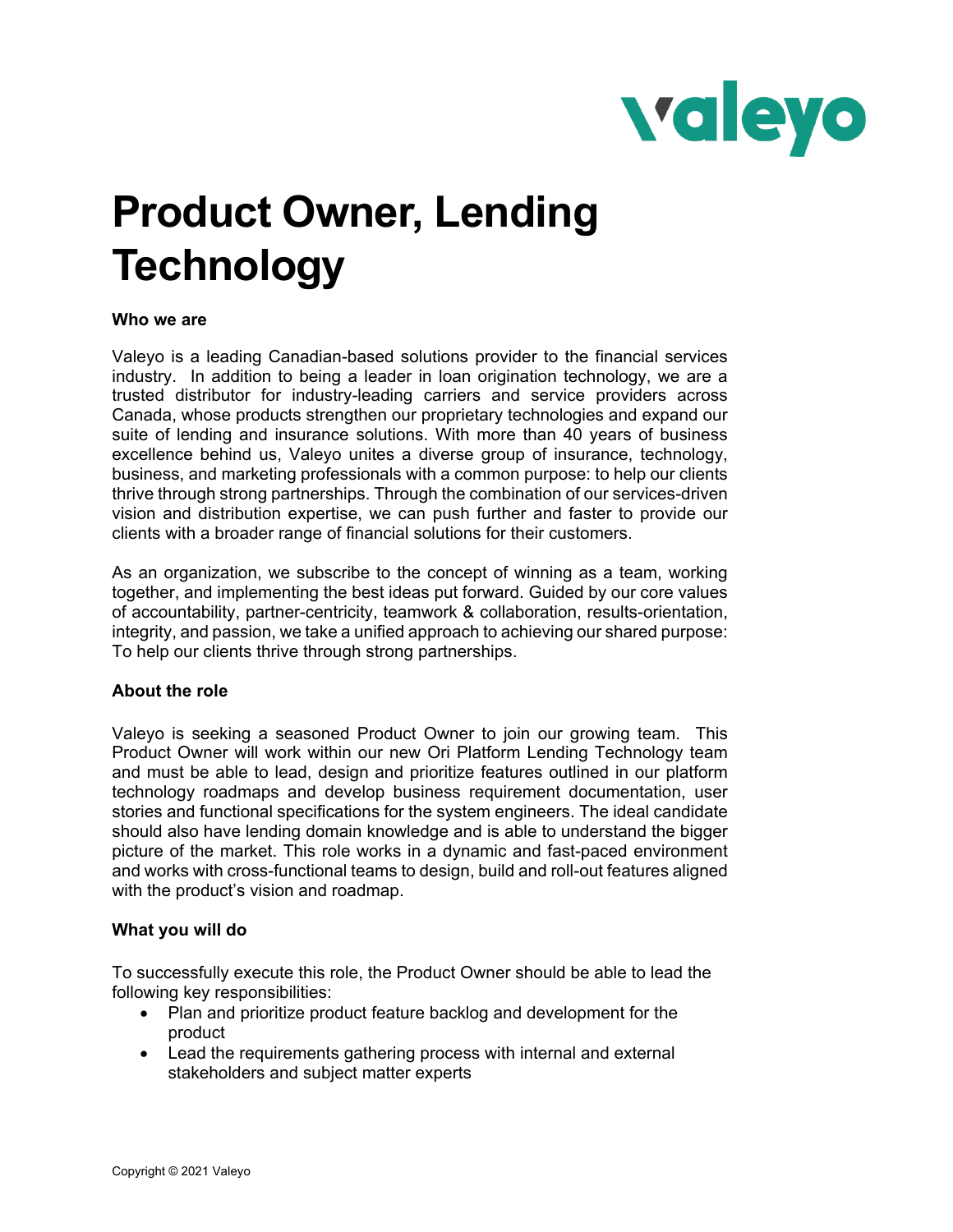

- Assess value, develop cases, and prioritize stories, epics, and themes to ensure work aligns with product strategy
- Actively mitigate roadblocks impacting successful team completion of release/sprint goals
- Lead the product-release plans and set expectations for delivery of new functionalities
- Document requirements and user stories using the right level of detail for the Engineering and Quality Assurance teams
- Clarify requirements and update cases as needed throughout the software development life cycle
- Lead design review and change control meetings by setting the agenda and facilitating the discussion
- Create mock-ups, wireframes, and prototypes that illustrate current and future workflows and product design
- Manage the release management process with stakeholders and write release notes for new features that will be delivered to customers
- Work with the Product Manager, Business Analysts, Product Consultant and Software Engineers to identify customer problems, how they relate product strategy, and how they can be solved on a product's roadmap
- Work with the Quality Assurance team to review test plans, test scenarios, and test cases
- Work with Product Support and Training teams to support issue resolution and write product documentation as needed
- Participate in efforts to improve software development life cycle processes
- Performing business and user acceptance testing
- Champion the product across teams and stakeholders in the organization

# **What you bring**

- Strong understanding of lending in financial institutions and lending
- High ownership, passion and work with sense of urgency and a growth mindset
- Understanding of the Product Development Process
- Thrives in rapidly changing environment
- 5+ years of previous experience in software development in financial services
- Strong technology understanding and experience
- Experience working within an agile and waterfall development process, specifically with Scrum and backlog management tools
- Able to take feedback constructively and iterate on ideas and solutions from multiple stakeholders with differing opinions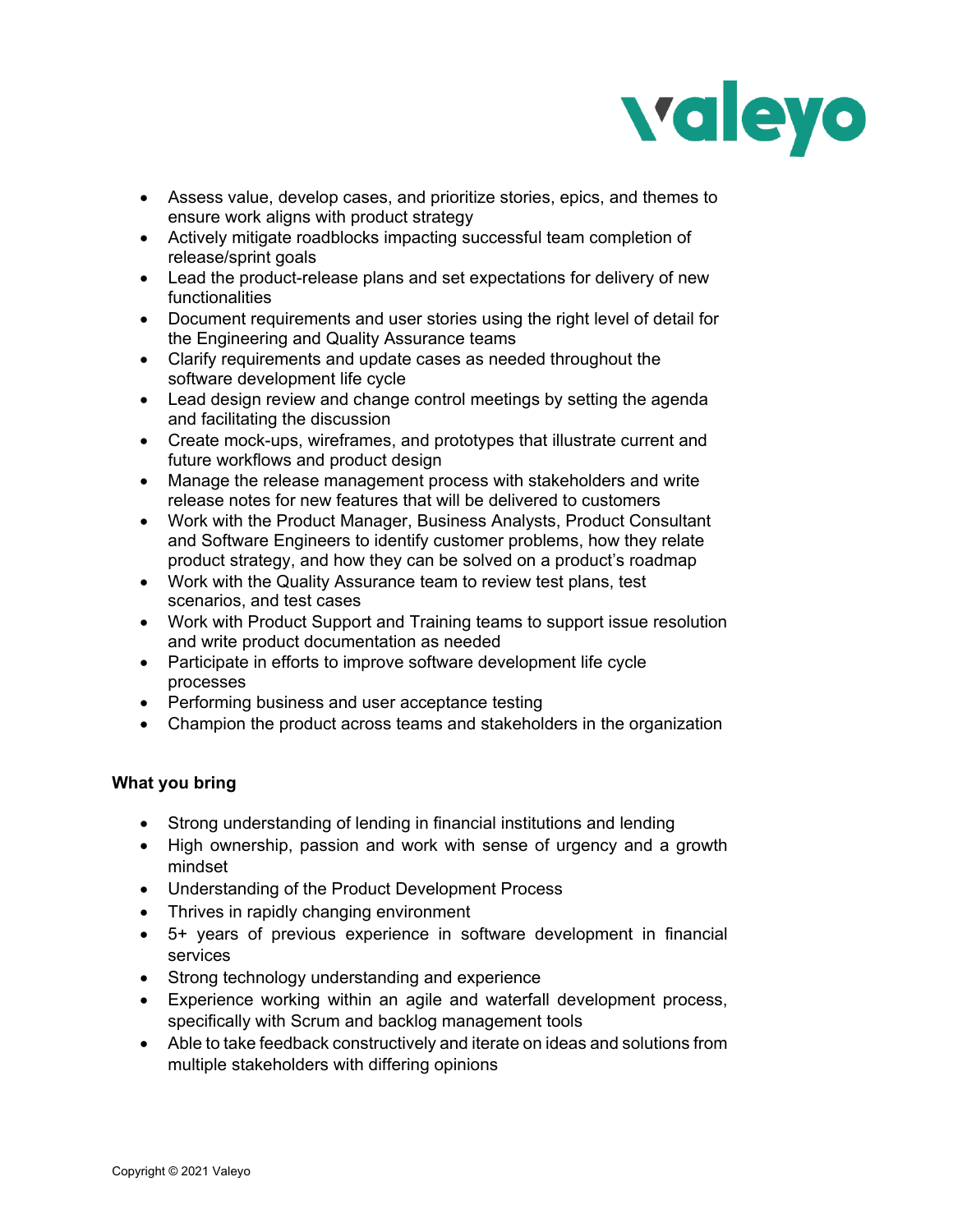

- Meticulous thinker who can effectively work out all the details when presented with big ideas
- A passion for championing innovation and the customer
- Understanding of user-centric design
- Experience with projects, involving front-end applications and SaaS products
- Must demonstrate the ability to explain technical concepts to a nontechnical audience
- Ability to communicate (verbal and written) effectively with all stakeholders; i.e. technical developers, business leaders and users
- Excellent leadership skills
- Demonstrated ability to solve problems and understand the necessary components of a solution through planning, cost/benefit analysis, testing and reporting
- Ability to participate and lead group requirement sessions with confidence and conciseness
- Experience at a Credit Union, Bank or Financial Services Organization an Asset
- Experience in new product development a Big Asset

## **The Valeyo Way:**

Through collaboration and innovation, everything we do at Valeyo is focused on people - those we help and those we hire.

It's #thevaleyoway to empower our people with autonomy to make decisions that align with our values, to treat each other with compassion focusing on what we can accomplish as a team; and to recognize our individual and collective efforts.

We share a passion and drive for success and are proudly diverse team. Embracing our differences enhances everything we are involved in from our social awareness as an organization, to our creative problem solving, to the communities we support.

We offer our team the best of both worlds: a fast-paced, innovative environment and an established organization. This includes:

 $\bullet$  A healthy, fulfilling work-life balance through a flexible hybrid work model, a Health and Personal Spending Account, plus the comprehensive benefits and perks of a financially stable organization including Group Retirement Savings Plan (RRSP) with a company match for Deferred Profit Sharing Plan (DPSP) and a generous paid-time-off policy including vacation, personal/sick time, wellness day and statutory holidays.